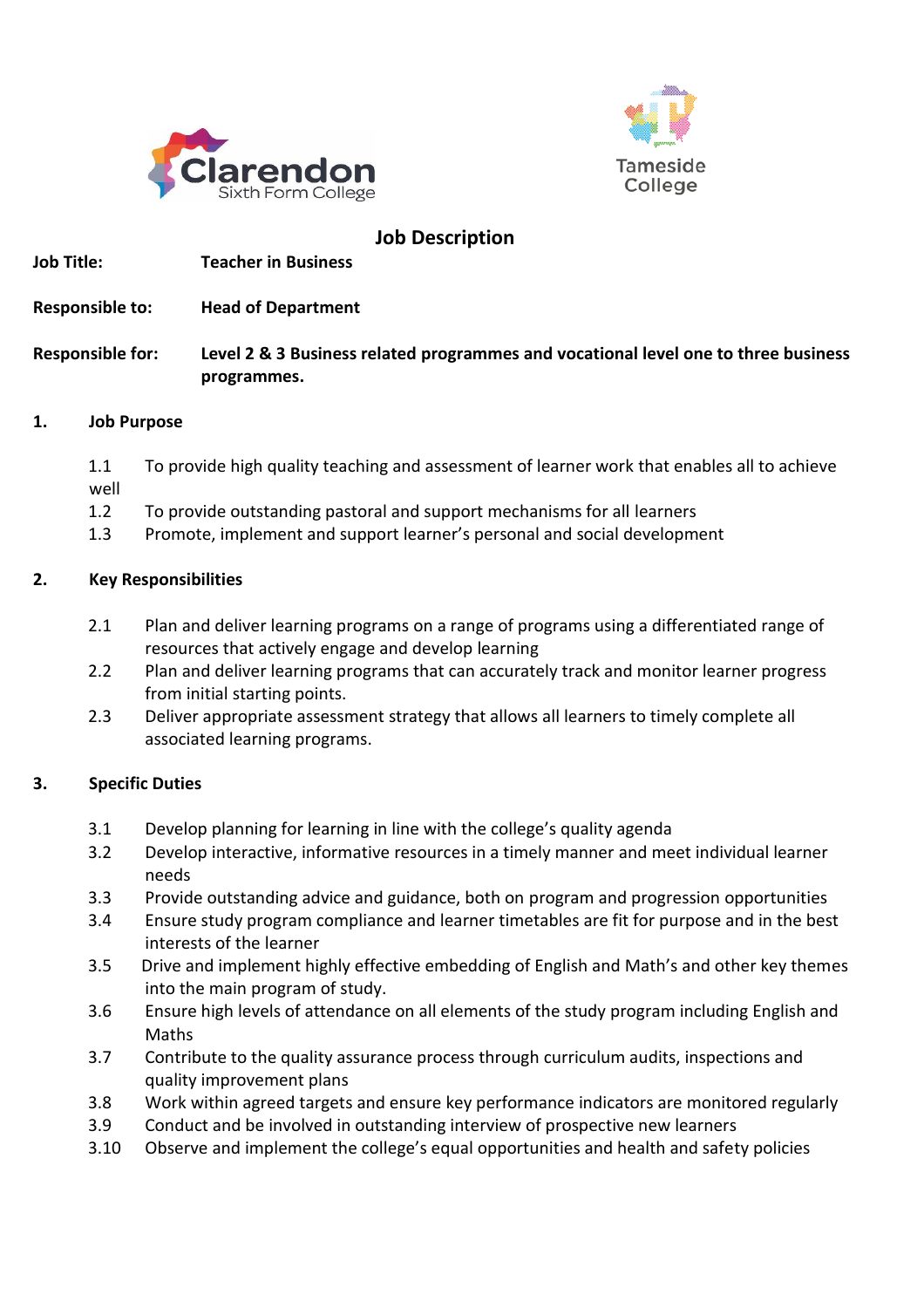- 3.11 Have responsibility for promoting and safeguarding the welfare of children and young persons that you are responsible for, or come into contact with.
- 3.12 Any other duties commensurate with the grade of post
- 3.13 Undertake appropriate staff development in line with organisation and department priorities

# **4. General Duties**

- 4.1 Attendance at parent evenings, faculty team and full meetings
- 4.2 Conduct departmental duties in line with daily needs and requirements
- 4.3 Contribute and develop extra-curricular activity in relation to learners preferred course of study
- 4.4 Contribute and develop relationships with the computing industry and partner that will further benefit all learners
- 4.5 Maintain records that support and develop the learning experience.

# **5. Budget Responsibility**

The post holder **is not** a budget holder under the College's accounting systems. However the post holder will be required to observe and comply with the financial regulations of Tameside College at all times.

# **6. Continuing Professional Development**

- 6.1 The post holder will proactively take part in the College's Appraisal process.
- 6.2 The post holder will be expected to attend training and continuous professional development events and be responsible for their own professional updating.

# **7. Health and Safety**

The post holder will be required:

- To take reasonable care to safeguard their own safety and that of others with whom they work;
- To cooperate with designated officers named by the Governors and/or the Principal and any other designated College manager to enable the College to comply with its obligations under Health and Safety legislation.
- Not to interfere with or to misuse anything provided in the interests of health and safety or welfare.
- To report immediately any defects in plant, equipment or the working environment

# **8. Equality and Diversity**

Tameside College is committed to the provision of equal opportunities and strives to ensure that unfair discrimination does not occur. All employees have a duty to ensure unfair discrimination does not occur and to support the implementation of the College's Equality policy as appropriate.

# **9 Values**

Tameside College values are an essential part of the College achieving its core purpose and it is an expectation that these are adopted in daily working. These include:

- Excellence Through Learning
	- o It's my responsibility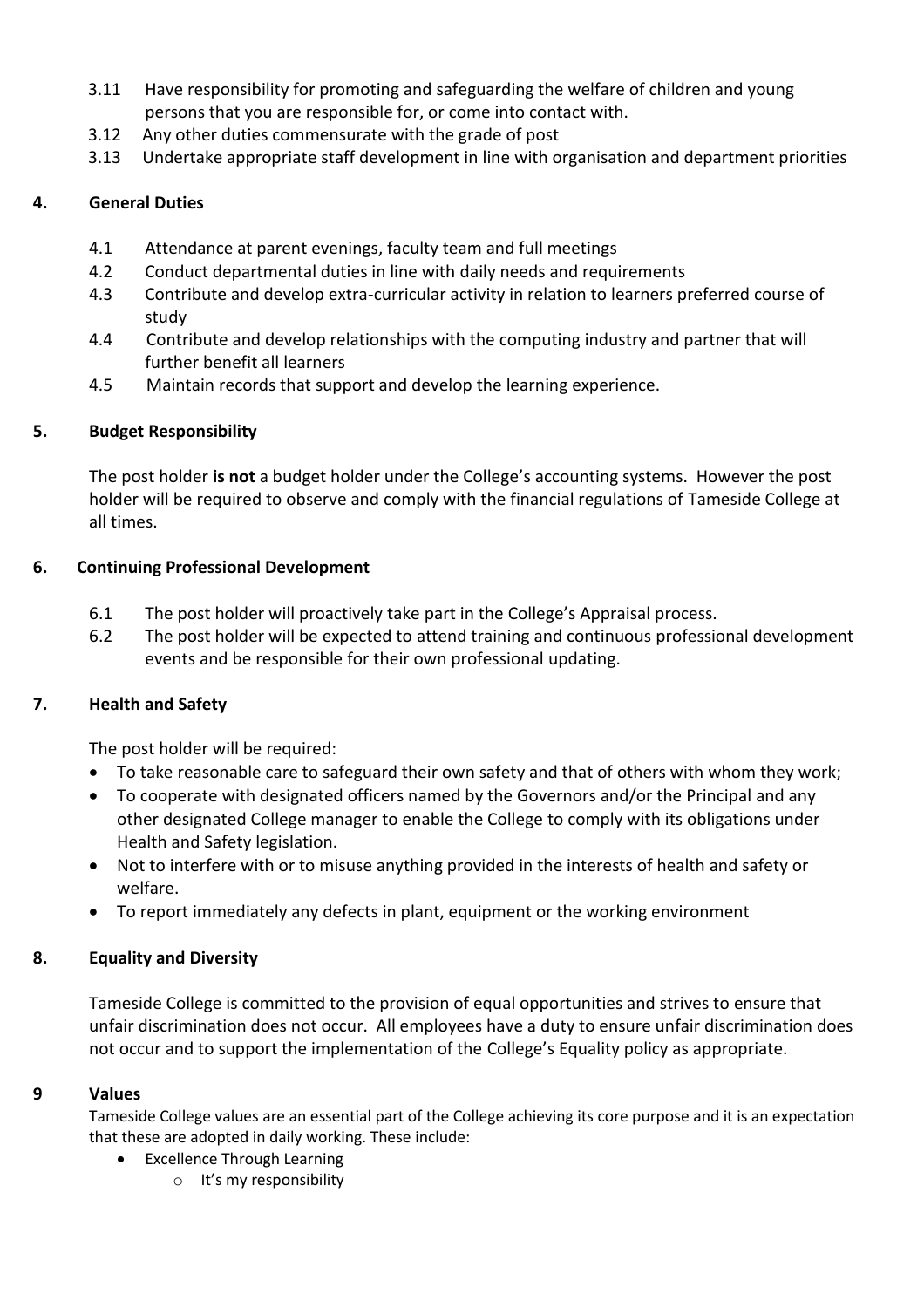- o Work together
- o Act with integrity
- o Value and respect each other

#### **10. Safeguarding Children and Vulnerable Adults**

Tameside College recognises that it has a statutory and moral duty towards safeguarding the welfare of children, young people and, if appropriate, vulnerable adults who participate in any College activities and expects all staff to share this commitment.

#### **11. College Policies and Procedures**

All staff are required to comply with College Policies and Procedures and the Staff Code of Conduct which can be accessed via contacting Human Resources

#### **NOTE:**

The job description is current as at the date of the appointment. In discussion with your line manager your job description may be varied to reflect or anticipate changes in or to the post and you may be required to undertake other duties commensurate with the grade of your post.

**Signed: (Principal) ……………………………………………………… Date:……………………**

**Signed: (Post holder) ………………………………………………………. Date:……………………**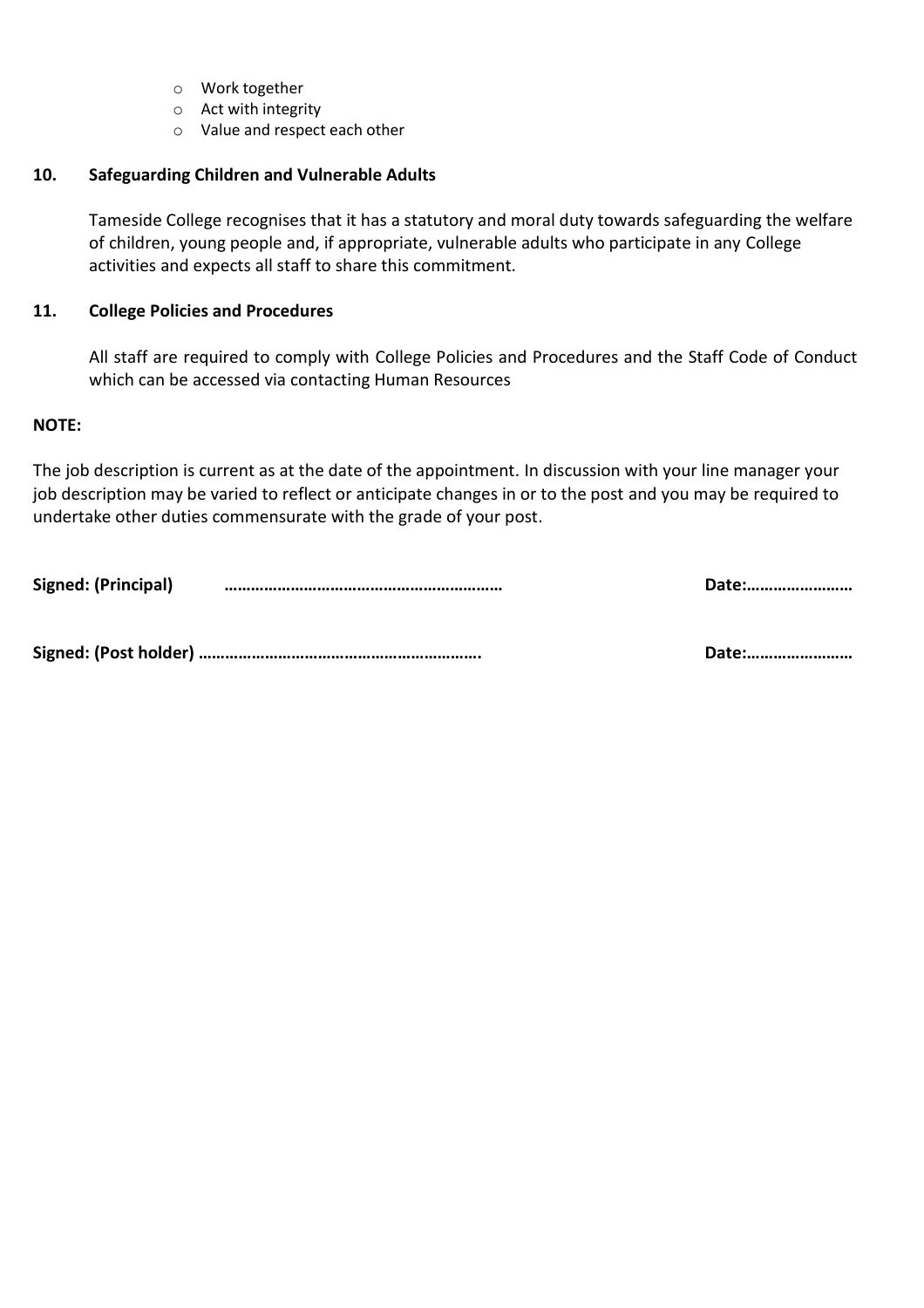#### **Teacher in Business**

|                                      |                                                                                                                                                                                                                |   |             | How?       |
|--------------------------------------|----------------------------------------------------------------------------------------------------------------------------------------------------------------------------------------------------------------|---|-------------|------------|
| <b>Qualifications &amp; Training</b> | Relevant degree or professional qualification at level 4 or above<br>$\bullet$                                                                                                                                 | E |             | AI         |
|                                      | Level 4 Teaching Qualification: Certificate in Education/<br>$\bullet$<br>PGCE/Bachelor of Education or required to achieve Level 5 Diploma<br>(DTLLS) or equivalent within 3 years of appointment.            |   |             | AI         |
|                                      | Relevant assessment qualifications<br>$\bullet$<br>-Award in assessing competence in the workplace<br>-Award in assessing vocationally related achievement<br>-Certificate in assessing vocational achievement |   | D<br>D<br>D | A          |
|                                      | Evidence of attainment or operating at level 3 in at least 2 of the<br>$\bullet$<br>below:<br>-English<br>-Maths<br>$-IT$                                                                                      | E |             | AI         |
|                                      | Willingness to undertake lead IV training                                                                                                                                                                      |   | D           |            |
| <b>Specialist Knowledge</b>          | Understanding of and commitment to the principles of individual<br>$\bullet$<br>learning.                                                                                                                      | E |             | <b>AIO</b> |
|                                      | Relevant industrial knowledge and current trends and updates<br>$\bullet$                                                                                                                                      | Е |             | AI         |
|                                      | Strong knowledge of business related topics                                                                                                                                                                    | E |             | <b>AIO</b> |
|                                      | Strong business links and innovative methods of delivery<br>$\bullet$                                                                                                                                          | Е |             | <b>AIO</b> |
|                                      | Higher level studies in Business<br>$\bullet$                                                                                                                                                                  |   | D           | AI         |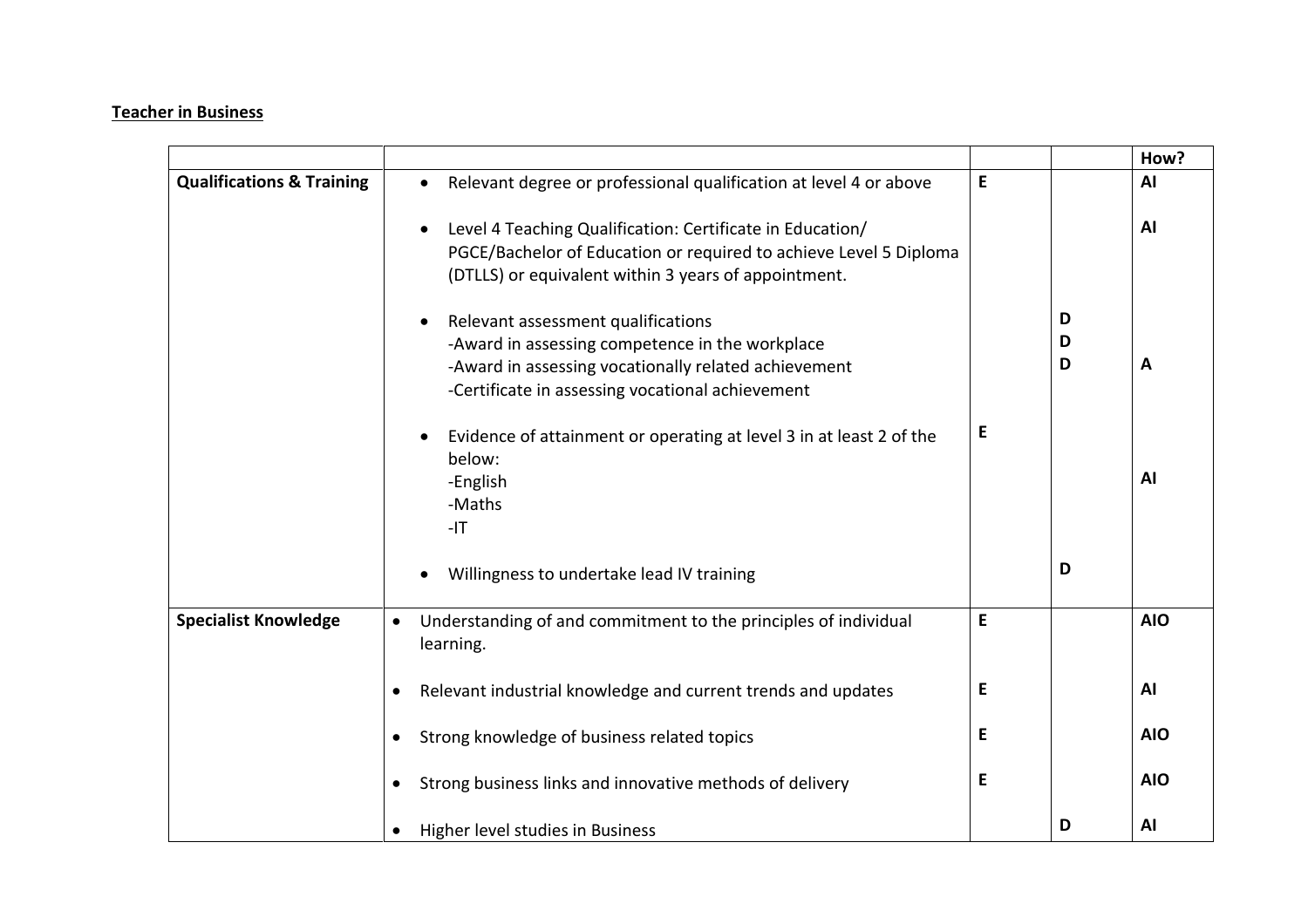| <b>Experience</b>            | Experience of delivering level 2 & 3 Business programs<br>$\bullet$                         | E          |   | <b>AIO</b> |
|------------------------------|---------------------------------------------------------------------------------------------|------------|---|------------|
|                              | Experience of BTEC methods of assessment and feedback                                       | E          |   | <b>AIO</b> |
|                              | Experience of study programs and their relevance                                            |            | D | AI         |
|                              | Experience of developing and supporting 16-18 learners                                      |            | D | <b>AI</b>  |
|                              | Experience of planning for learning                                                         | E          |   | <b>AIO</b> |
|                              | Higher level Business delivery                                                              |            | D | A1         |
|                              | Proven track record in delivering high quality teaching                                     | E          |   | A1         |
|                              |                                                                                             |            |   |            |
| <b>Skills and Attributes</b> | Ability to devise and deliver learning opportunities to meet group<br>and individual needs. | E          |   | <b>AIO</b> |
|                              | Ability to communicate clearly and engender enthusiasm for<br>$\bullet$<br>learning         |            |   | <b>AIO</b> |
|                              | Ability to communicate effectively with other staff and learners                            | <b>AIO</b> |   |            |
|                              | Ability to work as a member of a team                                                       |            |   |            |
|                              | High order organisational skills to track day to day operations and<br>student records.     | AI         |   |            |
|                              | Ability to work to deadlines set by clients, awarding bodies and the<br>College.            | A1         |   |            |